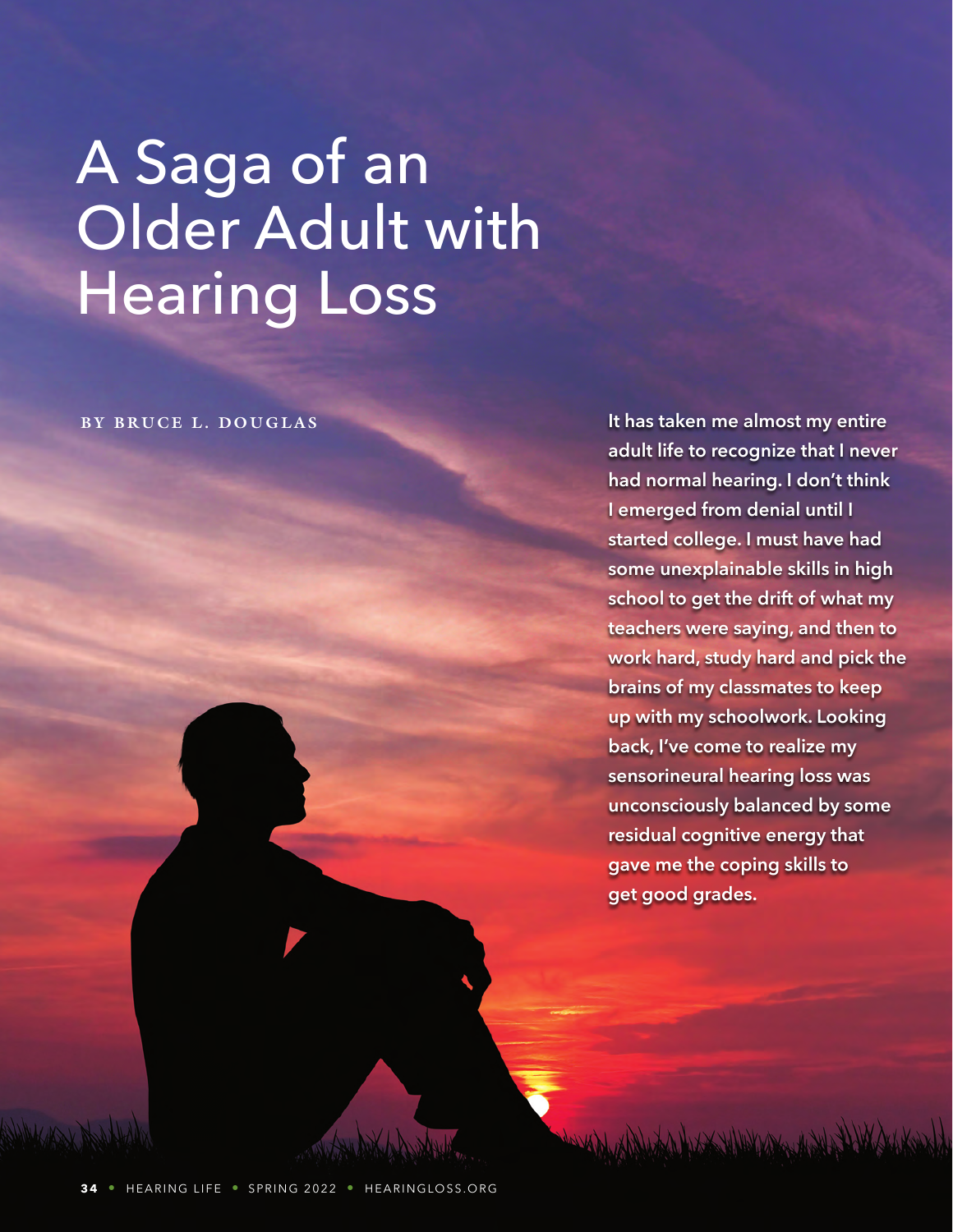I<br>I<br>I<br>I t has taken me almost my entire adult life to recognize that I never had normal hearing. I don't think I emerged from denial until I started college. I must have had some unexplainable skills in high school to get the drift of what my teachers were saying, and then to work hard, study hard and pick the brains of my classmates to keep up with my schoolwork. Looking back, I've come to realize my sensorineural hearing loss was unconsciously balanced by some residual cognitive energy that gave me the coping skills to get good grades.

There were times when I thought there was something wrong with my brain that interfered regularly and periodically with my powers of concentration, causing gaps in my lecture notes. In a way, the same thing happened in conversations when more than a few people were present. It took me years to recognize that this problem impacted on my personality. It made me uneasy with people who spoke too fast or had accents, which led to impatience and impulsiveness; but the type A personality that accompanied it apparently had its productive side as well.

Since I was succeeding with my schoolwork in spite of this dilemma, I just took it for granted that I had "second-nature" intellectual skills that helped me to finish high school with a high enough grade point average to qualify for admission to a top-notch Ivy League college. I dealt with my problem as a kind of prowess that I never discussed with anyone. It was my silent weapon that enabled me to "do it," a la Frank Sinatra, "my way," and look proudly in the mirror, congratulate myself and move on. It was simply rationalization, to accept my prowess with equanimity and move on from there — not allowing myself to accept the reality that I was a person with hearing loss!

What I've come to realize is that my problem existed only in the part of my world where I had no control, where my perceived concentration lapse, like mandatorily sitting and listening in a lecture hall. But I used aggressive behavioral skills to influence the environmental conditions in my less structured life, where I could control the physical and sensory environment around me. I have to admit, in retrospect, that it did not always contribute to my popularity in my social circles!

# **Coming to Grips with Hearing Loss**

I think that I unconsciously started to come to grips with my hearing loss when, belatedly, I stepped back to my father's relationship with my family. He annoyed us by constantly saying, "What?" when people spoke to him. I think that his hearing loss was at the bottom of the stressful relationship he sometimes had with my

mother, who would say, in response to his "What?" "You just don't listen when people speak to you!" We were so busy concentrating on his hearing issue, that it never occurred to me that I might be starting to succumb to my own genetic inevitability. After months of nagging, he acquiesced to having a hearing test. I went with him, first to an otolaryngologist (there were very few audiologists around in those days), who tested his hearing and wrote a prescription for hearing aids. I couldn't help but notice that the ENT doctor had hearing aids, himself, that were sitting on his desk as he spoke to us!

Needless to say, the hearing aids, which were cumbersome and very primitive (which we didn't know at the time — this was in the 1930s!) also ended up in the drawer in my father's dental office. The fact that my father was a dentist is particularly relevant to this story, because he had no trouble communicating with his patients as they sat in the chair only inches from his ears. He loved his work. He only complained about his telephone, so he had an extension put in that my mother could answer, upstairs from his office. He had no dental assistant, so, as I learned to do in my early life, he had created an environment where he had complete control. He had very long and late visitation hours. He happened to have had a good singing voice and his patients dubbed him "the humming dentist," with his ears only inches from their mouths. He had complete control over any conversations he had with his patients. He was the master of his own little universe, within which he had no problem communicating with his patients. He rarely had to say, "What," because his patients' mouths were open, and he monopolized the "conversation!" Feeling very comfortable about his conversational ability, he would then come up the stairs to his living abode and confront his family naysayers, all of whom, he was quite sure, mumbled or swallowed their words when they spoke!

#### **A Family History**

While I was aware of Mendel's inheritance chart, I never had any formal training in genetics, and it took me a while to recall that my paternal grandfather also had hearing loss. It took another good number of years to come to terms with my own hearing loss. In college, I became convinced that because there were always gaps in my lecture notes, as I said earlier, I had concentration problems. It even took me a while to recognize why I almost always sat at the front of the room or assemblies when it was permissible to choose your own seat. In elementary or high school, that was never a problem because most of the students preferred the back of the room where it was easier to cheat on exams! I didn't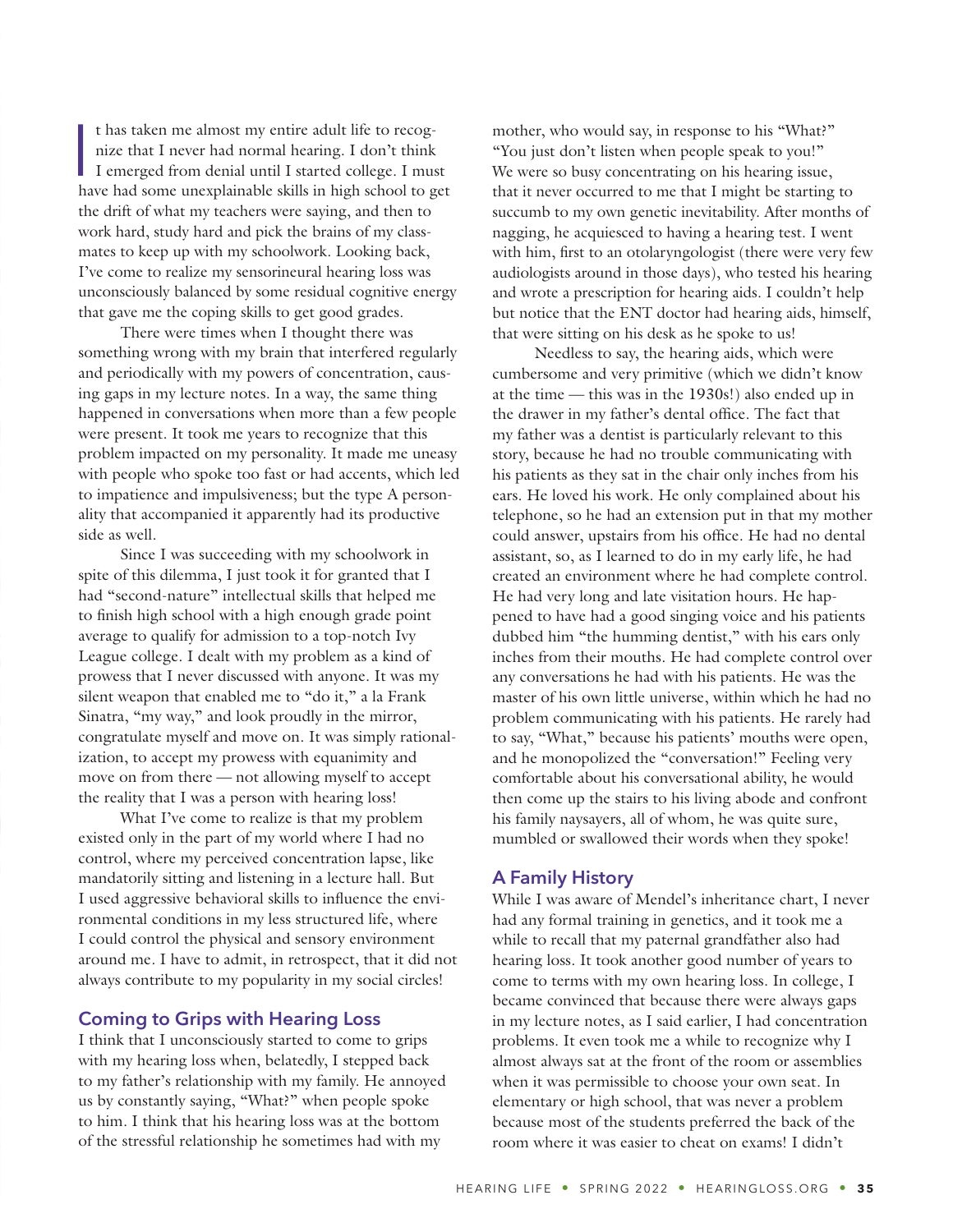even realize that I was learning to read lips and I ignored the many occasions when friends would say to me, "Why are you staring at me?!"

My college roommate, who had remarkable recording skills, would help me fill in the holes in my notes on a regular basis. He was a straight-A student, and through those evening conversations, I learned that his skills were conveniently contagious. The 1940s were almost all war years. I was fortunate to have qualified to remain in college as a Navy apprentice seaman, with the understanding that I would owe those years back to the Navy when I graduated. By that time, I definitely knew that I had hearing loss, but the world, by and large, still failed to recognize hearing loss as a pathological entity and hearing

**My cochlear implant speaks its own language! It has taken one and a half years for my cochlear implant and traditional hearing aid to learn to communicate with each other through my brain.** 



aids remained in a primitive state. Also, since they were cosmetically unattractive, few people would wear them.

### **Serving My Country**

I didn't mention my hearing loss when I went from the reserves to active duty in the Korean War, but I didn't have to. Shortly after being assigned to the U.S. Marine Corps Base at Parris Island, South Carolina, an acoustic traumatic event changed my life forever! During my one week of basic training, I spent one memorably destructive day on the firing range where an M1 rifle played havoc with the hair cells in my middle ear and gave me a lifelong affliction called tinnitus. That was the dramatic explosive event that changed my mild to moderate hearing loss to a descending case of presbycusis. I didn't know it at the time, but I was suddenly on my way, without intervention, to a hearing loss that would be close to deafness.

# **Off to College**

In retrospect, two years as a Fulbright professor in Japan, where I had to converse in a foreign language much of the time, worked out well because my wife or I had that control that I needed to be able to communicate on my own terms. And I managed a final year of formal education at the University of California School of Public Health, where I was allowed to bring a recording machine into my classrooms.

A very open-minded dean invited me, after receiving my public health degree, to start a program in community health in the University of Illinois College of Dentistry and invited me to give lectures to the dental students in oral medicine, a subject which brought dentistry and medicine together. It would also give meaning to my admonition to the dental students that oral health was a part of the overall field of general health. A dental student named George Osborne, who entered dental school with a Ph.D. in audiology, came to me after a lecture one day and said that I had influenced him to think of his profession of audiology in a similar vein as I depicted dental and oral health and that he had come to the conclusion that he didn't really want to be a dentist, after all.

That was a dramatic decision in his third of four years, but we stuck it out together, because I admitted to him that I also really never wanted to be a dentist; but fate led us down similar paths, so we both ended up deciding what to do after we received our DDS degrees. He simply went back to audiology, where he became a giant in his field, and I took my former professor, Donald Tewksbury's advice and used my dental degree as an "international currency," to travel the world and ultimately find myself a niche in the specialty of oral and maxillofacial surgery, which was as far as I could go to get away from digging holes in teeth, referred to by my fellow naysayers as "building monuments to my manual dexterity." Oral surgery was a good escape for me because minor errors in non-dental structures in and around the mouth, which is where I did most of my surgery, healed themselves, as was not the case with teeth themselves. In all fairness, I must comment that dental science has long since entered a broader world of oral health and my chosen profession has expanded accordingly into a highly respected member of the health professions.

### **The Osborne Phenomenon**

Before Dr. Osborne took off on his audiologic adventure, the pinnacle of which was the founding of the first major institution of higher learning that specialized in awarding doctorate degrees to audiologists, he and I found ourselves on the staff of a Chicago hospital, where we both headed departments in our own specialties.